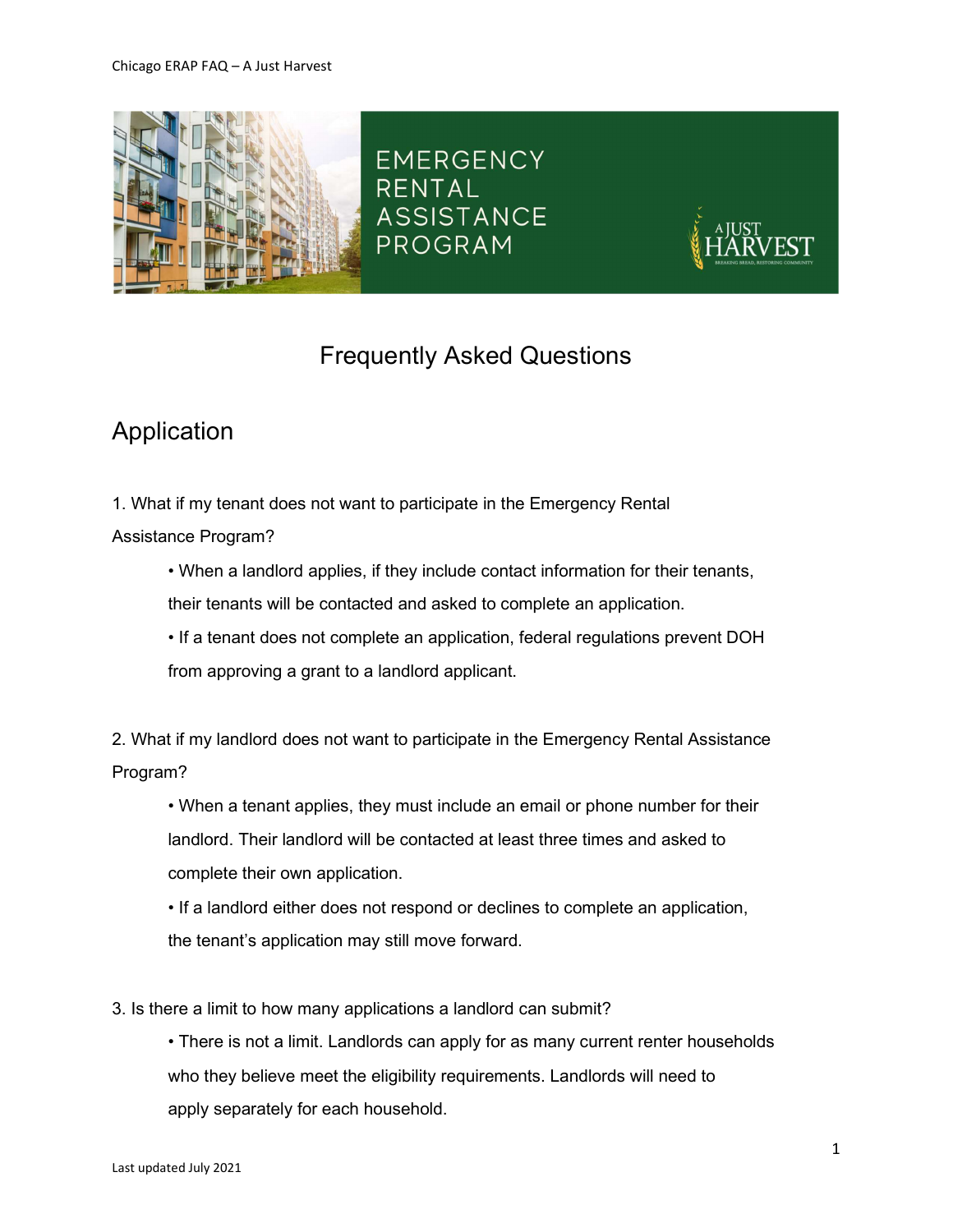## Program Overview

#### 4. How much assistance can tenants receive?

• Tenants whose applications are approved will receive a one-time grant matched to their specific need. Rental assistance grants will be paid directly to the landlord, unless the landlord has not completed an application. Utility assistance grants will be paid directly to utility providers.

• Assistance will cover up to 12 months of missed rent and utility payments and up to three months of future rent and utility payments. Assistance cannot cover unpaid rent or utilities from before June 2020.

5. How will Emergency Rental Assistance Program funds be distributed to approved applicants?

• If a tenant's application is approved a check will be mailed directly to their landlord, or directly to the tenant if the landlord does not complete an application.

6. Will tenants have to repay any funds if their application

is approved?

 $\cdot$  No.

7. Will tenants pay taxes on Emergency Rental Assistance Program funds if their application is approved?

• No, ERAP assistance awarded to renter households is not considered income for tax purposes.

8. Will landlords pay taxes on Emergency Rental Assistance Program funds if their application is approved?

• Yes, awards to landlords are taxable.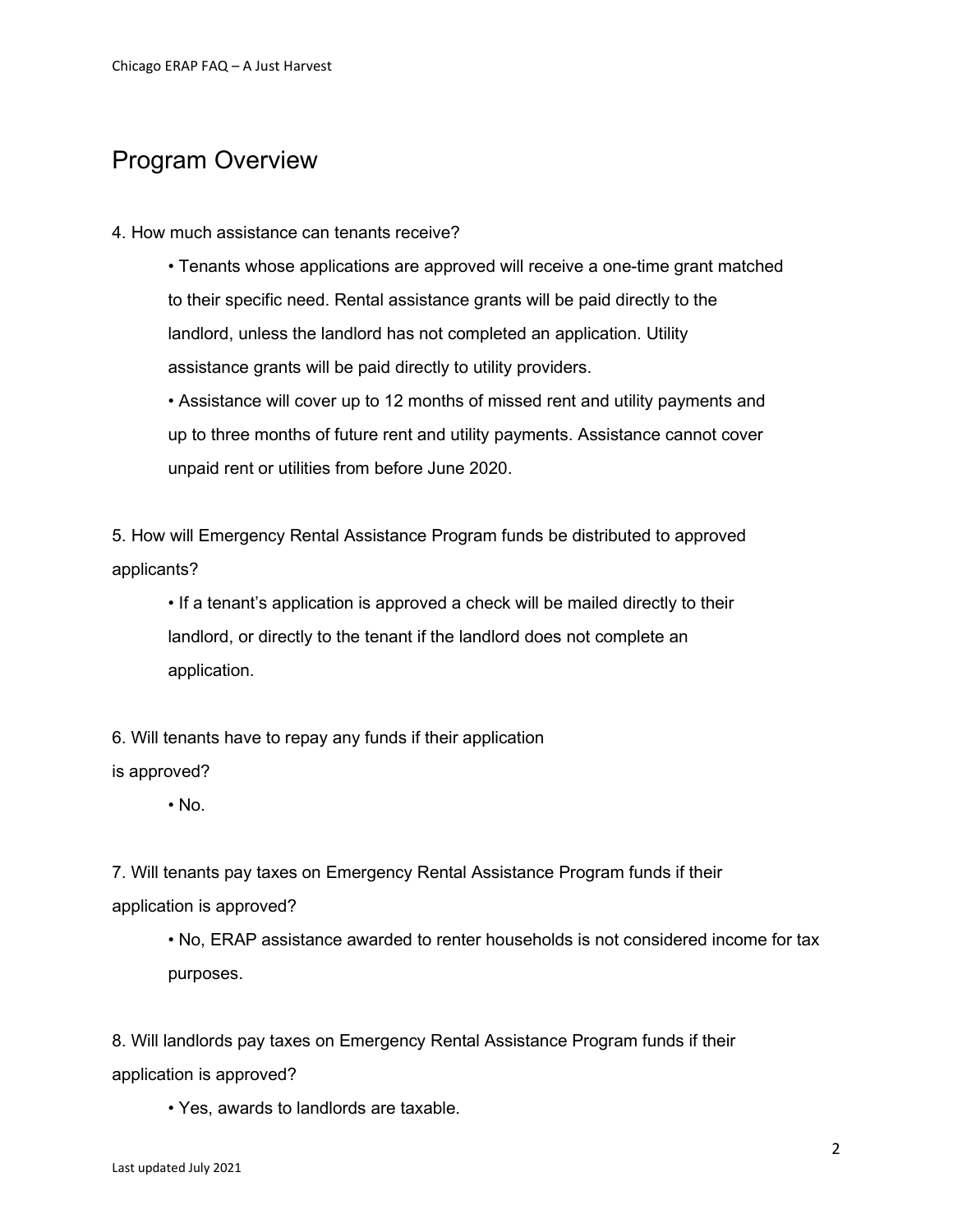- 9. Will the Emergency Rental Assistance Program pay for utilities?
	- Yes, ERAP will cover utilities and utility arrearages for up to 12 months of unpaid bills and three months of future payments.

10. Will the Emergency Rental Assistance Program run out of funding? How likely am I to receive a grant if I apply?

• The Chicago Department of Housing has nearly \$80 million in Emergency Rental Assistance Program funding, enough to cover an estimated 10,000 grants. In the previous round of rental assistance in the summer of 2020, DOH was able to fund about two-thirds of eligible applications.

11. Is there assistance for people who own their home?

• Unfortunately, the Emergency Rental Assistance Program is only available to renters. However, DOH will have additional funds available for homeowners soon. DOH also encourages homeowners to contact their mortgage servicer (the agency that sends your mortgage statements) to discuss their specific situation.

### **Eligibility**

12. Who is eligible to receive assistance from the Emergency Rental Assistance Program?

- Chicago tenants may be eligible to receive ERAP assistance if:
	- . The household lives in Chicago and rents their home as their primary residence.

▪ The household's income in 2020, or at the time of application, is below 80% Area Median Income (AMI) and preference will be given to households who make less than 50% AMI. These limits are listed below: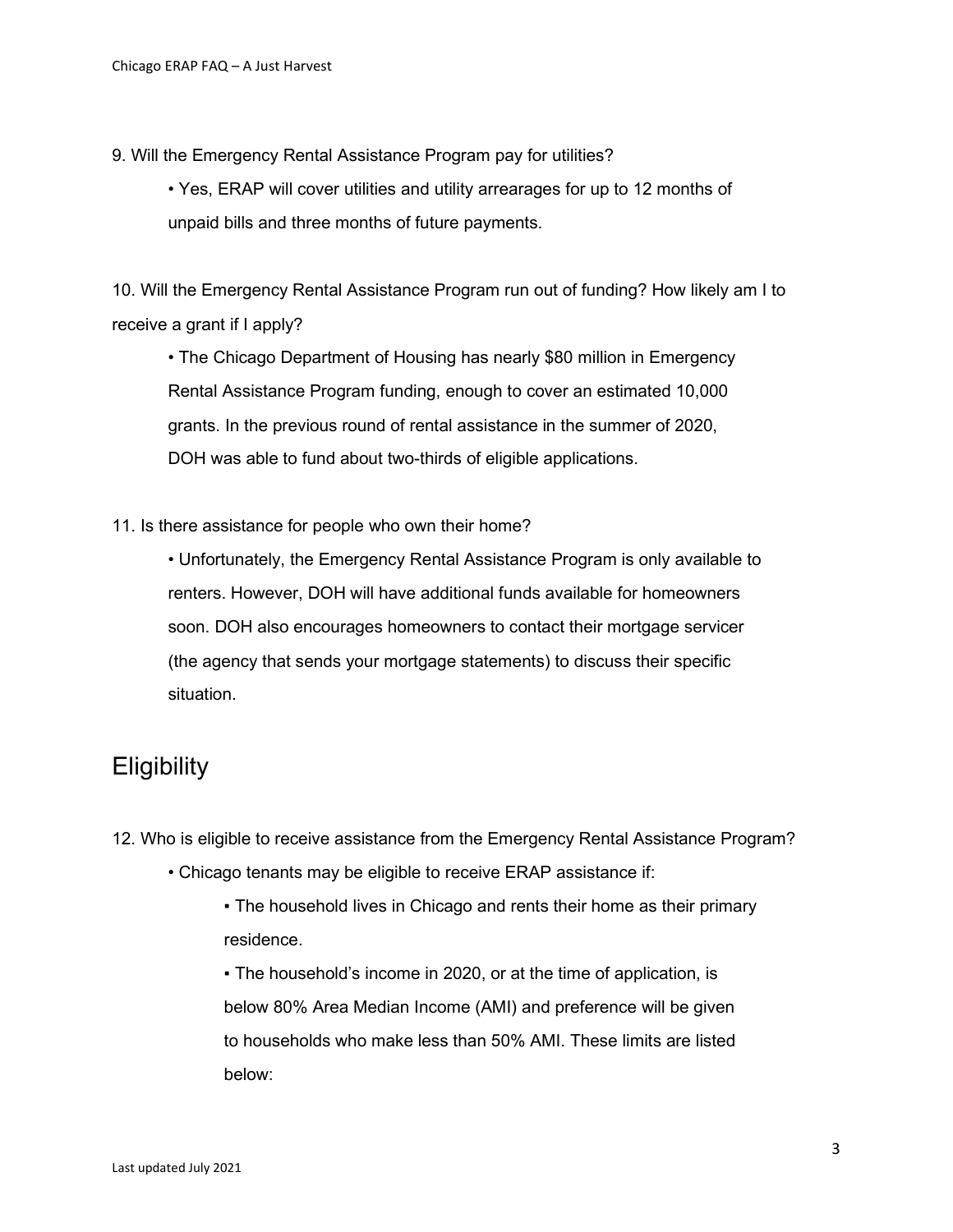#### Chicago ERAP FAQ – A Just Harvest

| <b>Number of</b><br>People in<br>Household | 50% Area Median<br><b>Income</b><br>(Preference) | 80% Area Median<br><b>Income (Eligibility)</b> |
|--------------------------------------------|--------------------------------------------------|------------------------------------------------|
|                                            | \$32,600                                         | \$52,200                                       |
| $\overline{2}$                             | \$37,300                                         | \$59,650                                       |
| 3                                          | \$41,950                                         | \$67,100                                       |
| 4                                          | \$46,600                                         | \$74,550                                       |
| 5                                          | \$50,350                                         | \$80,550                                       |
| 6                                          | \$54,100                                         | \$86,500                                       |

. The household experienced a financial hardship, including a loss of income or increased expenses, due to the COVID-19 pandemic. Hardship includes a reduction of work hours, unemployment, taken time off to care for oneself or loved ones who were ill with COVID-19, and taking time off because you or someone in your household is vulnerable to COVID-19.

- 13. Can a person who is undocumented be eligible?
	- Yes, ERAP will be available to Chicago residents regardless of citizenship status.
- 14. Can a person with arrest or conviction records be eligible?
	- Yes, ERAP will be available to Chicago residents regardless of arrest or conviction history.
- 15. Can tenants receive assistance from the Emergency Rental Assistance

Program if they received emergency rental assistance in the past?

- Yes. However, tenants cannot receive assistance for the same months from two different programs. The City of Chicago will coordinate with other governments to ensure that applicants do not receive two grants for the same period.
- 16. Do tenants have to be behind on their rent to apply for ERAP?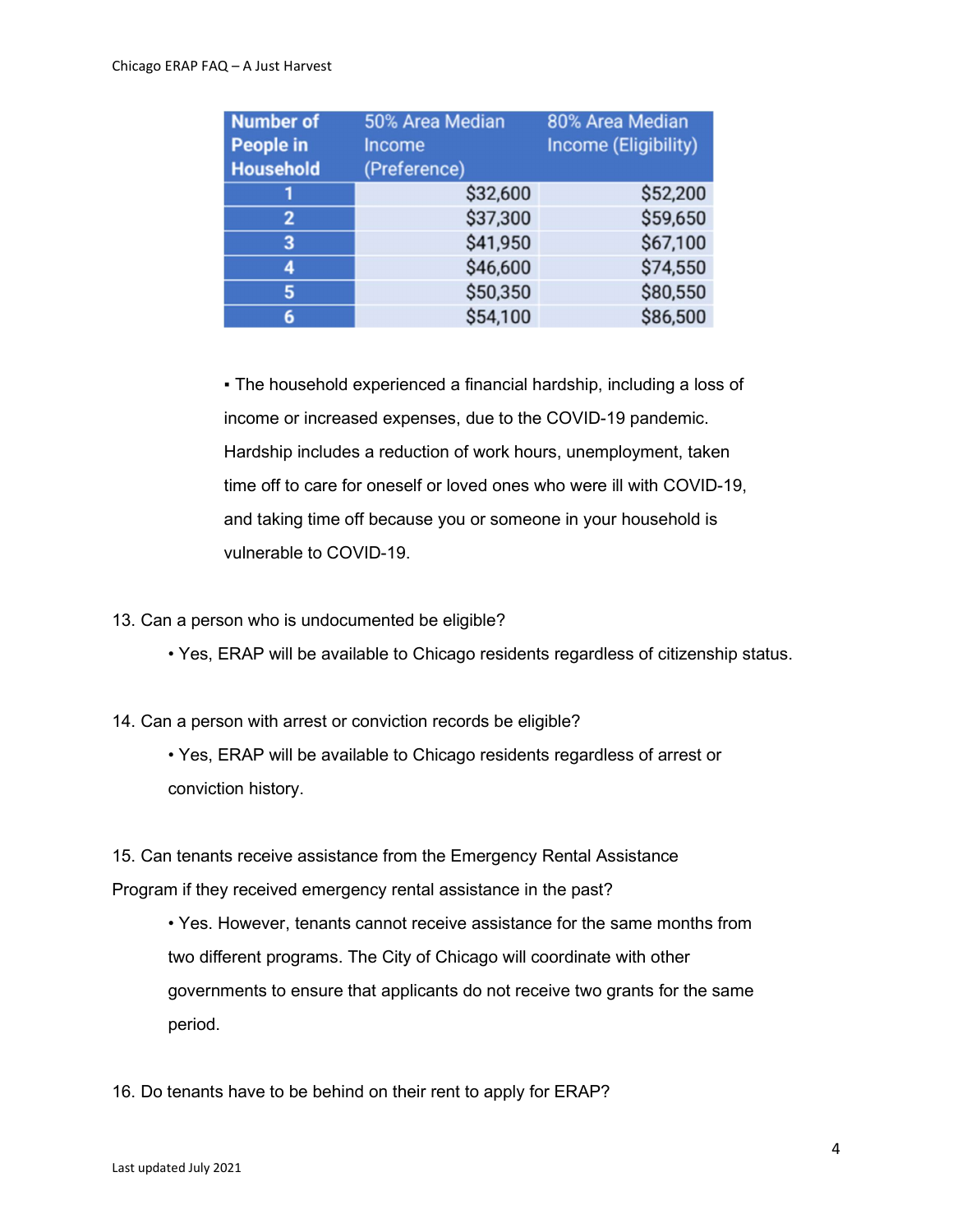• No. Tenants current on their rent and without arrears, but who are otherwise eligible, may apply for up to three months of future rent.

#### 17. Can a person without a written lease apply for ERAP?

• Yes, tenants with verbal or month-to-month agreements are all able to apply for ERAP. The tenant will have to show documentation of consistent payment history for housing. If they cannot show a history of paying rent, they will be eligible for only three months of assistance at typical housing costs for their ZIP Code as determined by HUD's Small Area Fair Market Rents.

18. Can a person who has been illegally locked out by their landlord apply for ERAP?

• Tenants must be living in the unit where they owe rent in order to apply for back rent.

19. Are tenants residing in public housing or receiving Section 8/Housing Choice Vouchers eligible to apply for the Emergency Rental Assistance Program?

• Yes, tenants receiving other subsidies are eligible for ERAP on the tenant portion of their rent. However, households in these situations are encouraged to contact their program administrator for a rent adjustment if they have experienced a change in income.

### Required Documents

20. What documentation do tenants need to provide when applying for the Emergency Rental Assistance Program?

- Renters will need the following documents and information to apply:
	- 1. A government-issued photo ID
		- Eligible documents: Driver's license, state ID, CityKey, green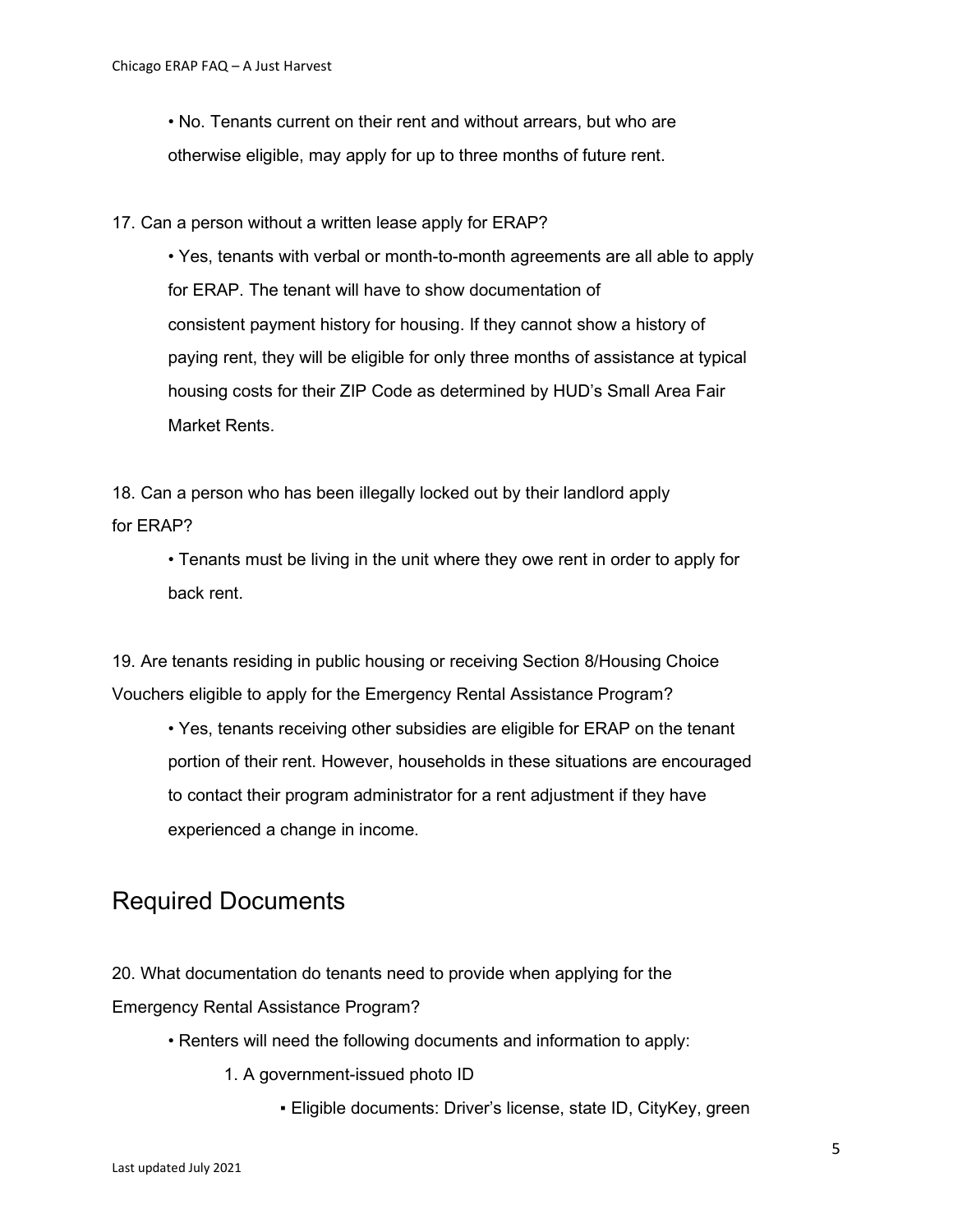cards, US or foreign passports, or any other US or foreign photo ID

- 2. Proof of address (if the address on your ID is not current)
	- **Eligible documents: A bank, credit card, or utility statement,** lease, or other document showing your current address
- 3. Proof of household income

▪ Eligible documents: Paystubs, tax filings, bank statements, a signed statement from your employer or case worker, or a signed statement from the applicant.

4. Proof of monthly rent amount

▪ Eligible documents: Lease, statement from landlord, bank statements or check stubs showing a pattern of paying rent, or other documents showing a pattern of paying rent

▪ Tenants who do not have one of these documents will be eligible for three months of assistance at typical housing costs for their ZIP Code

- 5. Most recent utility bill (if applying for utility assistance)
- 6. Their landlord's contact information (email or phone number)

21. What documents do landlords need to provide when applying for the Emergency

Rental Assistance Program?

- Landlords must have the following documents to complete an application:
	- 1. Proof of ownership
		- Eligible documents: Tax filings, property tax bill, deed, or mortgage document

2. Property management agreement (if a property manager is applying on behalf of the owner)

3. Tax Identification Number of the owner

- 22. Do tenants need a lease to apply?
	- Tenants with verbal or month-to-month agreements are all able to apply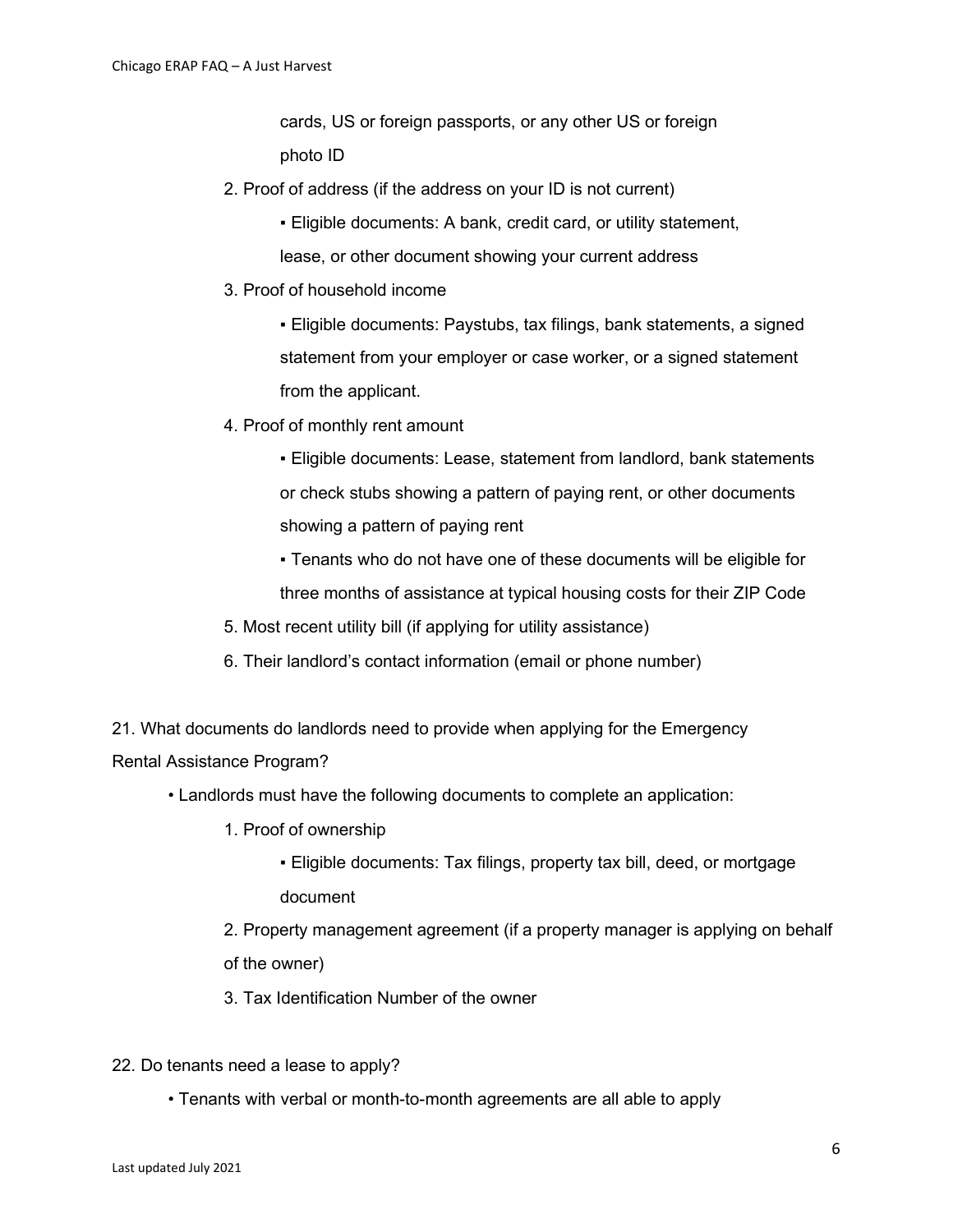for ERAP. The tenant will have to show documentation of consistent payment history for housing. If they cannot show a history of paying rent, they will be eligible for only three months of assistance at typical housing costs for their ZIP Code as determined by HUD's Small Area Fair Market Rents.

- 23. Do tenants need a Social Security Number to apply?
	- No, a Social Security Number (SSN) or Individual Taxpayer ID Number (ITIN) is not required for tenants.

### Moving Through the Review Process

24. What happens after I complete my section of the application?

• After a tenant has submitted their information, their landlord will be contacted and asked to submit information as well. If the landlord completes their portion of the application, it will be reviewed for approval. If the landlord does not respond to three attempted contacts over five calendar days, the application will be reviewed at that point.

#### 25. How can I check on the status of my submitted application?

• Tenants and landlords will be able to check on the status of their applications by contacting Em Pratt at A Just Harvest at em@ajustharvest.org.

- 26. Will the Department of Housing use a lottery system to review completed applications?
	- No. Applications of lower-income tenants will be prioritized for initial review.

27. When will I be notified if my application is approved for funding or deemed ineligible for funding?

• The Department of Housing expects extremely high demand for ERAP

assistance and will review completed applications as quickly as possible.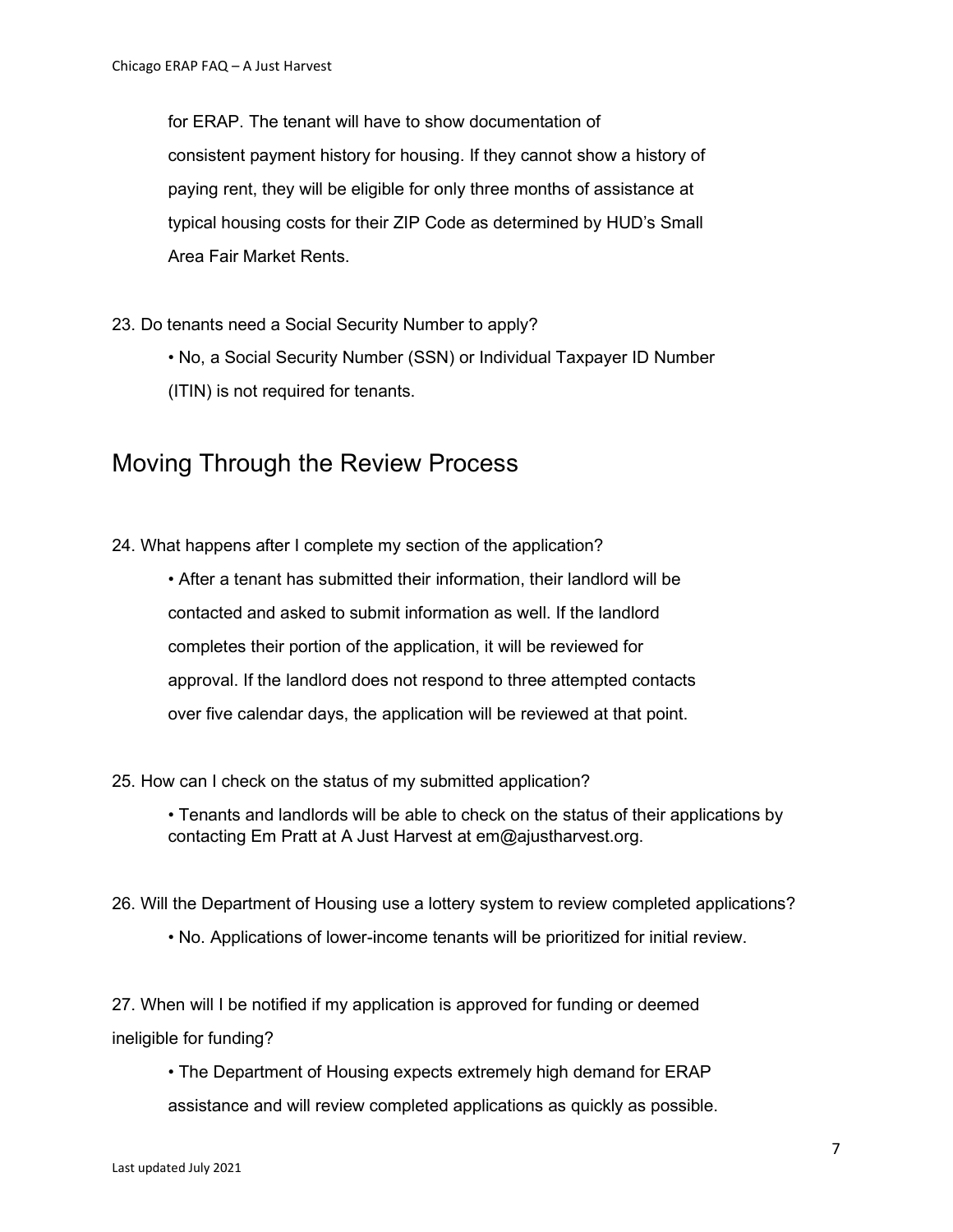However, because of the number of applications we expect to receive, it may take several weeks to hear the results of your application.

28. How will I be notified if my application is approved for funding or deemed ineligible for funding?

• All communications will be sent to the email addresses provided in the application. Please make sure you maintain access to the email accounts associated with the application. You will also be able to check the status of your application by logging into the application website.

### More Information

29. Can I apply to other emergency rental assistance programs offered by the City of Chicago or the State of Illinois?

• Yes, however, tenants cannot receive rental assistance from more than one source during the same period. The Department of Housing will coordinate with other governments to prevent applicants from receiving more than one award for the same time period. If you do receive more than one award by error, please contact the Department of Housing.

### 30. Can tenants be evicted while waiting for these funds?

• Tenants are currently protected from eviction for nonpayment of rent by the state eviction moratorium. If you are a tenant and facing eviction, please visit Chicago.gov/Eviction to complete a Tenant Declaration Form to protect yourself under the moratorium. You can also receive free legal help by contacting the Lawyers Committee for Better Housing at rentervention.com.

31. Where can I find additional help during the COVID-19 pandemic?

• If tenants are facing economic or social challenges in addition to struggling to pay